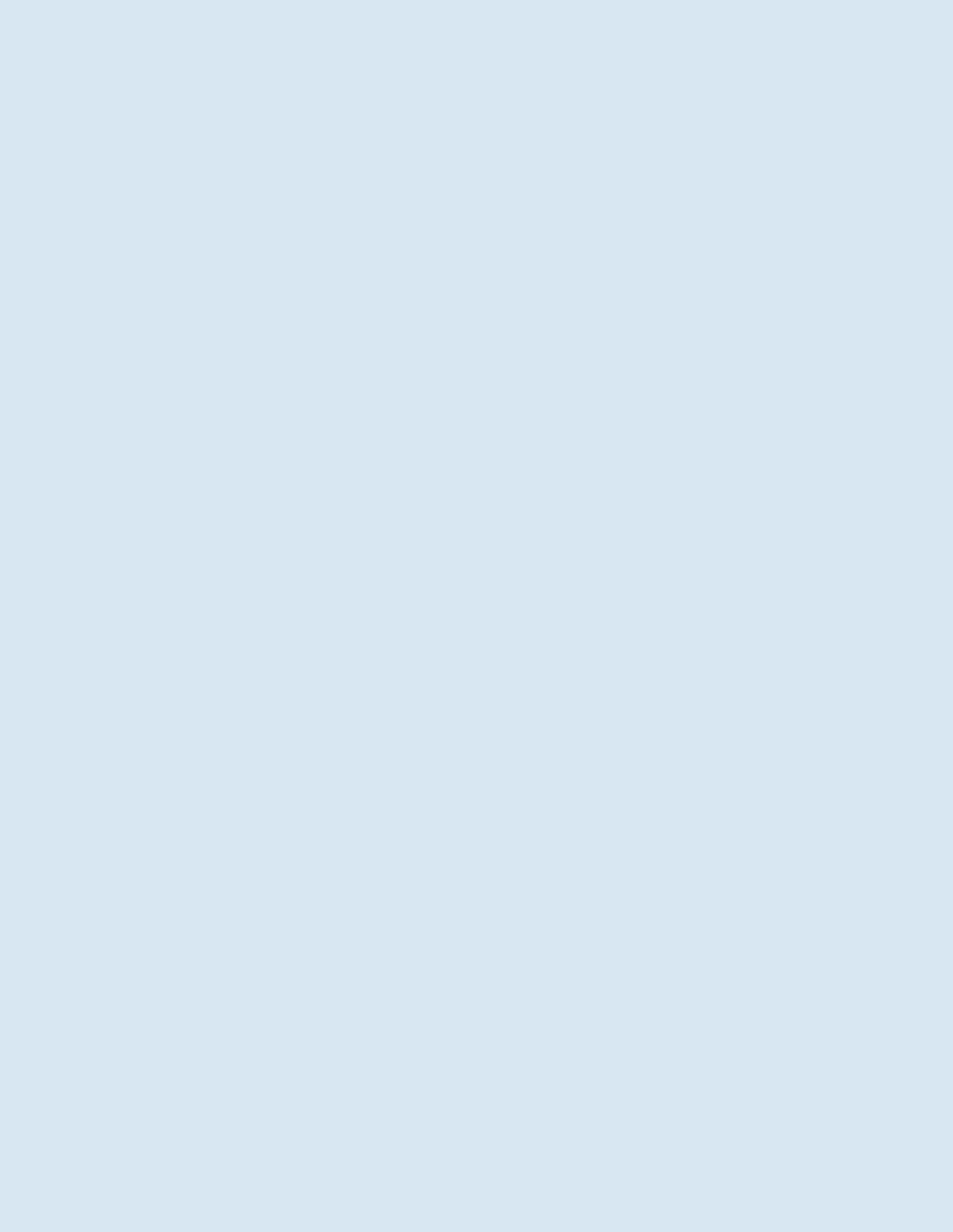#### **EXECUTIVE SUMMARY**

#### **Background**

This Report on the finances of the Government of Uttarakhand is being brought out to assess the financial performance of the State during the year 2017-18 *vis-à-vis* the Budget and recommendations of *Fourteenth Finance Commission (FFC)* and analyses the dominant trends and structural profile of Government's receipts and disbursements.

Based on the audited accounts of the Government of Uttarakhand for the year ending 31 March 2018 and additional data collected from several sources such as the Economic Survey brought out by the State Government and Census, this report provides an analytical review of the Annual Accounts of the State Government in three Chapters.

**Chapter**-**1** is based on the audit of Finance Accounts and makes an assessment of Uttarakhand Government's fiscal position as on 31 March 2018. It provides an insight into trends and profile of key fiscal aggregates, committed expenditure, borrowing pattern, *etc*.

**Chapter**-**2** is based on Appropriation Accounts and it gives grant-wise description of appropriations and the manner in which the allocated resources were managed by the service delivery departments.

**Chapter**-**3** details Government's compliance with various reporting requirements and financial rules and non-submission of accounts.

## **Audit findings Chapter**-**1**

#### **Finances of the State Government**

Uttarakhand was a revenue surplus State in 2013-14. However, the State had revenue deficit of  $\bar{\xi}$  917 crore (0.57 *per cent* of GSDP) in 2014-15,  $\bar{\xi}$  1,852 crore  $(1.05 \text{ per cent of GSDP})$  in 2015-16,  $\overline{\xi}$  383 crore  $(0.20 \text{ per cent of GSDP})$  in 2016-17. During 2016-17, the revenue deficit decreased to  $\bar{\tau}$  383 crore. The position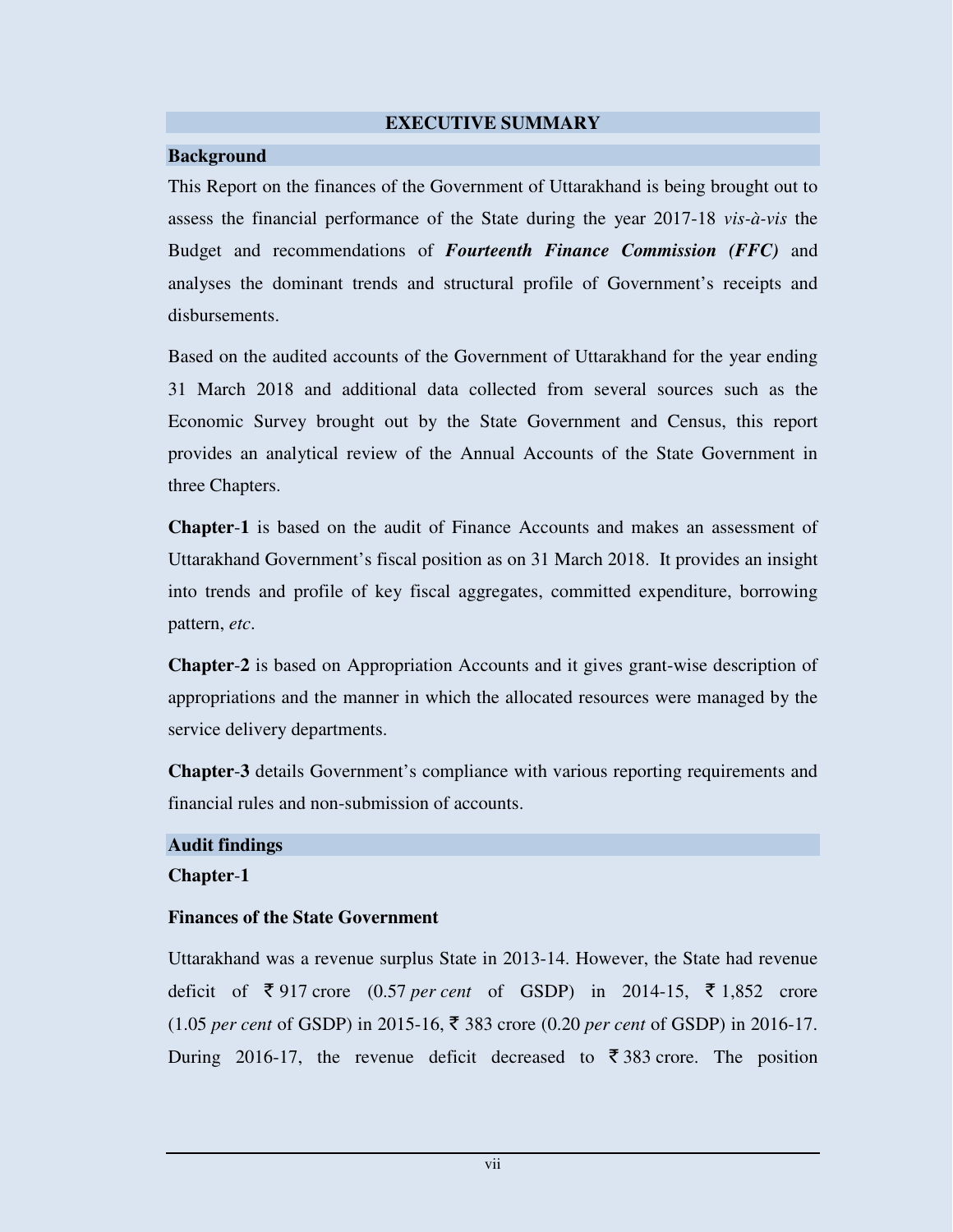deteriorated during the current year and the State had revenue deficit of  $\bar{\tau}$  1,978 crore (0.91 *per cent* of GSDP).

The fiscal deficit during 2013-14 at  $\overline{\xi}$  2,650 crore (1.78 *per cent* of GSDP) increased in 2014-15 to  $\bar{\xi}$  5,826 crore (3.61 *per cent* of GSDP),  $\bar{\xi}$  6,125 crore (3.48 *per cent* of GSDP) during 2015-16 and  $\bar{\bar{\tau}}$  5,467 crore (2.79 *per cent* of GSDP) in 2016-17. During the current year, the fiscal deficit at  $\overline{5}$  7,935 crore (3.65 *per cent* of GSDP) was above the normative target of 3.25 *per cent* of GSDP as fixed by the *FFC*.

The State had primary deficit in each year during the period 2013-14 to 2017-18. The primary deficit which had reduced from  $\bar{\xi}$  3,154 crore (2015-16) to  $\bar{\xi}$  1,744 crore in 2016-17 increased to  $\bar{\mathfrak{z}}$  3,948 crore during the current year. Existence of Primary Deficit indicates that the State would need to borrow money even for making interest payments on its borrowed funds. The State Government was, therefore, compelled to borrow  $\bar{\xi}$  3,987 crore out of  $\bar{\xi}$  7,526 crore total borrowed fund in the year 2017-18 to meet its interest commitments.

As on 31 March 2018, the average return on Uttarakhand Government's investment in Statutory Corporations, Rural Banks, Joint Stock Companies and Co-operatives was negligible and ranged from 0.004 to 0.71 *per cent* in the last five years while the Government paid an average interest rate of 8.13 *per cent* on its borrowings during 2013-14 to 2017-18.

The Fiscal Liabilities to GSDP ratio for the year of 2017-18 (23.82 *per cent)* increased by 0.98 percentage points as compared to previous year (22.84 *per cent)*. This was higher than the normative assessment of 22.60 *per cent* fixed by the *FFC* for the year*.*

## **Chapter**-**2**

## **Financial management and budgetary control**

During 2017-18, there was excess expenditure of  $\bar{\tau}$  6,413.38 crore in six grants under Capital Voted and one appropriation under Capital Charged Section which requires regularisation under Article 205 of the Constitution of India.